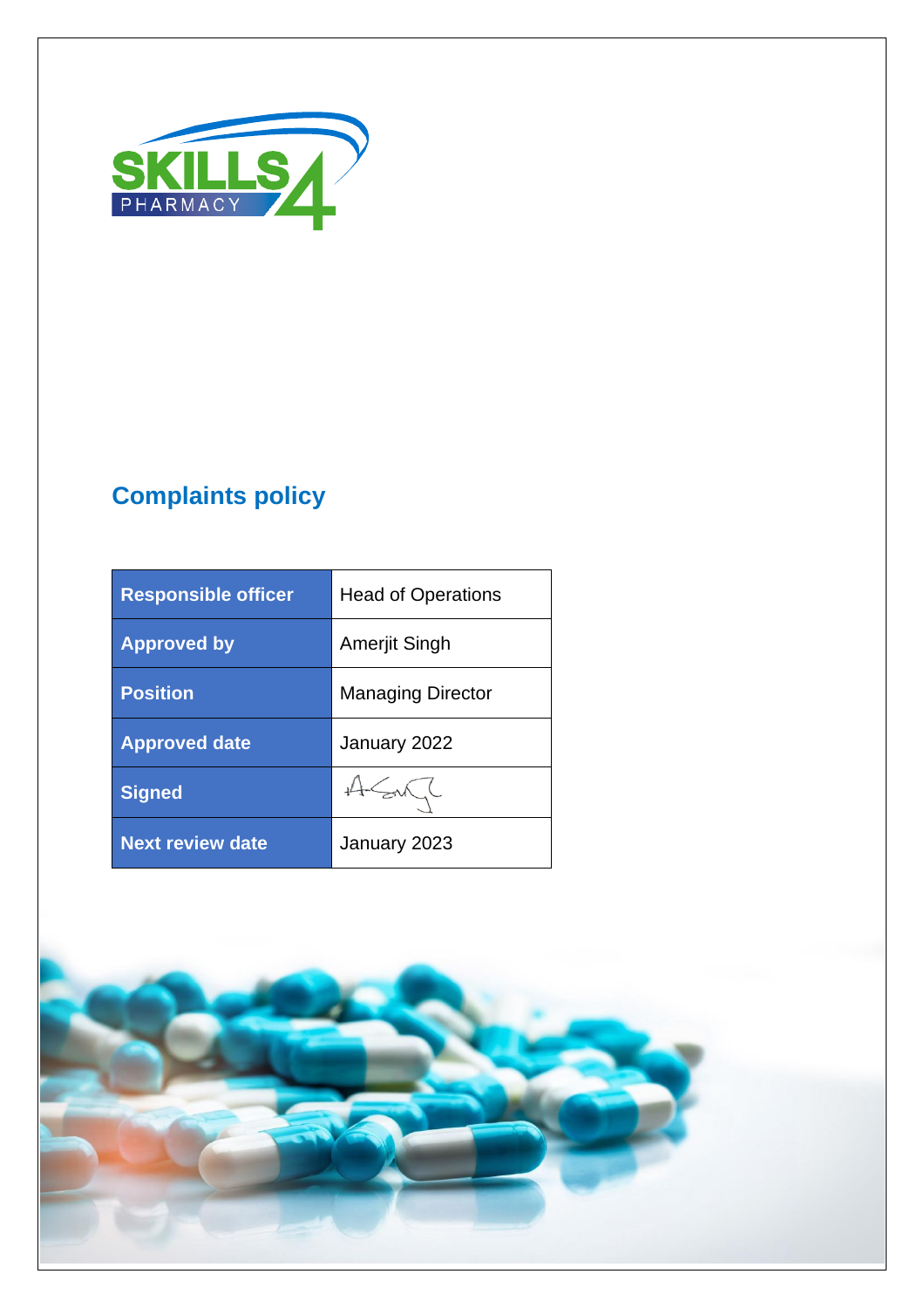## 1. Introduction

Skills 4 Pharmacy is the trading name of I & F limited. Skills 4 Pharmacy is a niche training provider offering apprenticeship training programmes to community pharmacies, hospitals, hubs and primary care networks.

### **Applies to:**

All learners, employers, stakeholders and members of the public.

### **Reason for policy:**

To resolve complaints in a timely and effective manner, to use the information to improve our service, and to ensure complaints can be handled professionally.

### 2. Policy

It is acceptable that at times, a person can feel aggrieved by their treatment or service, and it is essential that Skills 4 Pharmacy have a professional mechanism to deal with the complaint.

We treat a complaint as any expression of dissatisfaction with our service which calls for a response.

Complaints Procedure A formal complaint can be made to Skills 4 Pharmacy by via

Email [info@s](mailto:info@)kills4pharmacy.com

Or In writing to Skills 4 Pharmacy, Unit 7 Cable Court, Pittman Way, Preston, PR2 9YW

To ensure the availability of evidence, complaints should be made within 6 months of an incident taking place.

A complaint will formally be acknowledged by Skills 4 Pharmacy within one working day of receipt.

Complaints will be reviewed by the Head of Operations (HOO) who will initiate and coordinate the appropriate investigation based on the categorisation and severity. This may include interviews with appropriate parties and if necessary further clarification from the complainant. Should a complaint involve a staff member the HOO will alert the MD.

Skills 4 Pharmacy will aim to resolve complaints within 10 working days, should a further period be required, the complainant will be informed.

The HOO/nominated deputy will write to the complainant advising him/her of the conclusions of the investigation.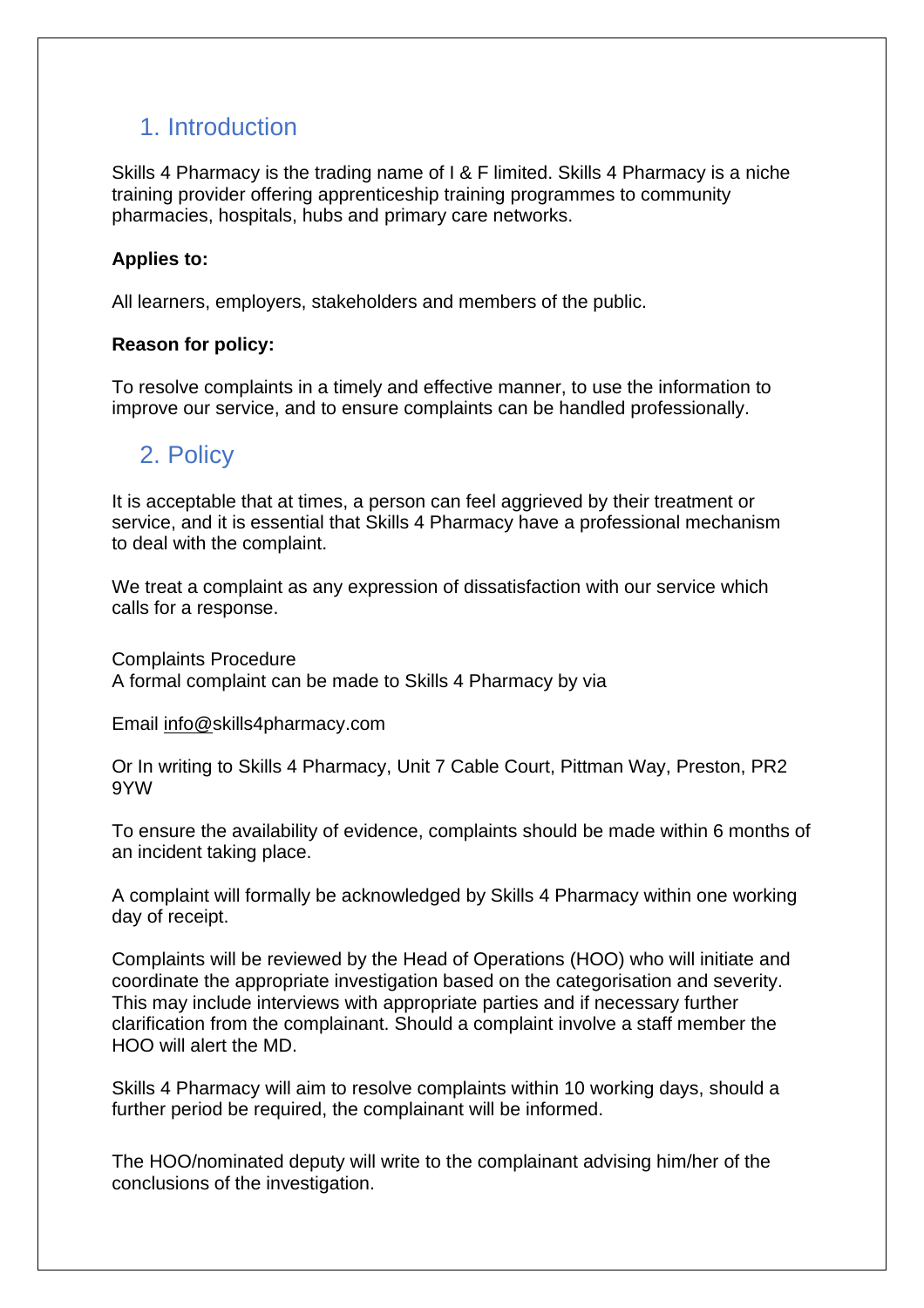#### **Categorisation**

On receipt of a complaint the HOO will review the complaint and decide, dependent on the significance, whether the compliant will be escalated to stage 2 or 3 immediately. Examples where escalation might take place would be if the concern came from an external agency, related to equality and diversity or was a health and safety matter.

### **Monitoring**

The leadership team will receive monthly reports on complaints, and on a quarterly basis the Board will be presented with a summary. The HOO analyses complaints quality for trends and investigates appropriate action to improve service provided.

#### **Additional Information**

Complaints against the Managing Director should be addressed to the Board at Skills 4 Pharmacy, Unit 7 Cable Court, Pittman Way, Preston, PR2 9YW